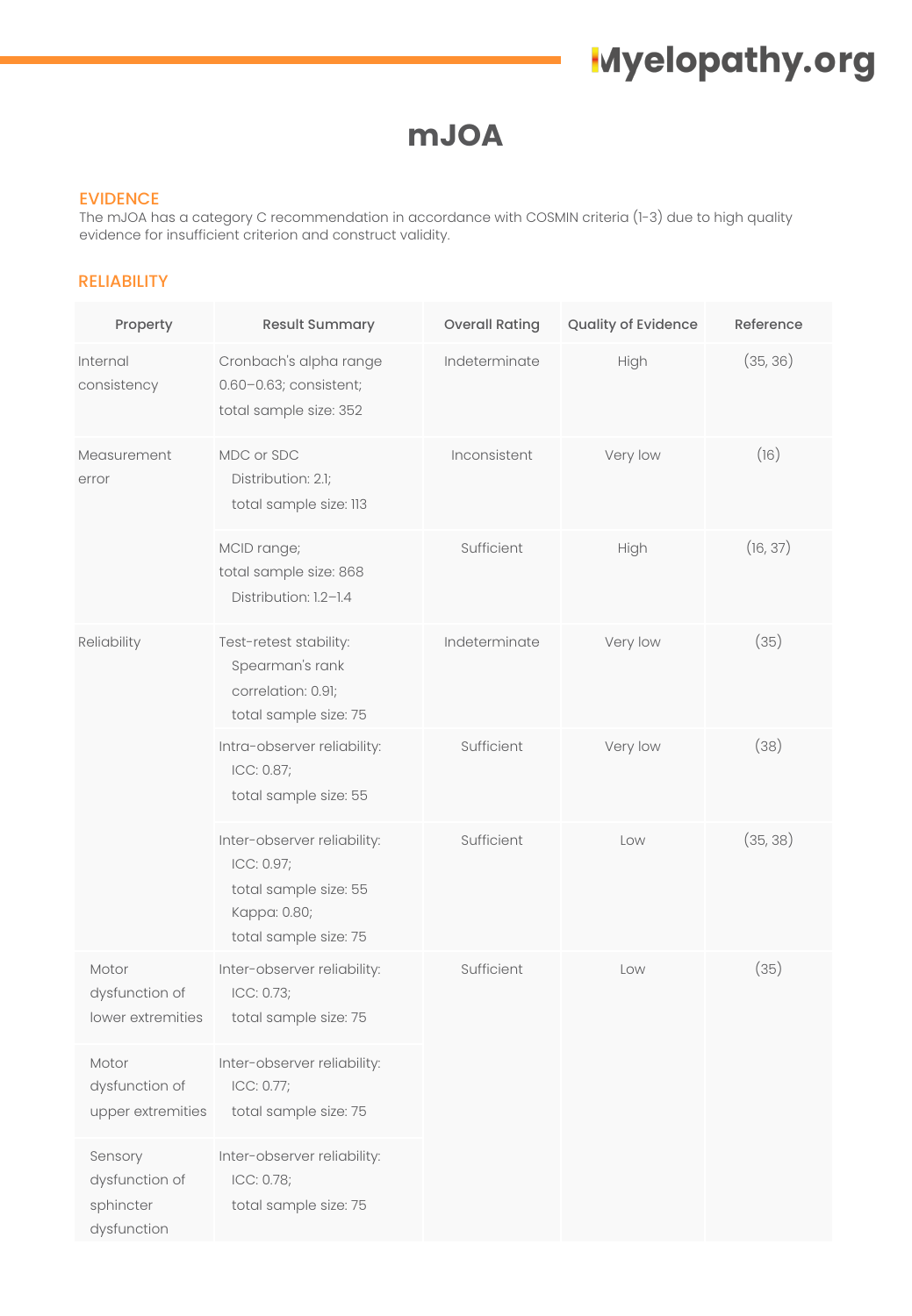### RELIABILITY

| Property                                       | <b>Result Summary</b>                                              | <b>Overall Rating</b> | <b>Quality of Evidence</b> | Reference |
|------------------------------------------------|--------------------------------------------------------------------|-----------------------|----------------------------|-----------|
| Sensory<br>dysfunction of<br>upper extremities | Inter-observer reliability:<br>ICC: 0.93;<br>total sample size: 75 | Sufficient            | Low                        | 35)       |

#### VALIDITY

| Property                                              | <b>Result Summary</b>                                                                                                                                                           | <b>Overall Rating</b> | Quality of Evidence | Reference   |
|-------------------------------------------------------|---------------------------------------------------------------------------------------------------------------------------------------------------------------------------------|-----------------------|---------------------|-------------|
| Cross-cultural<br>validity                            | Forward-backward<br>translation [Brazilian<br>Portuguese and Italian]<br>No info available                                                                                      | Indeterminate         | Very low            | (35, 39)    |
| Criterion validity                                    | Nurick scale [convergent]<br>Spearman's rank<br>correlation: -0.41;<br>total sample size: 119<br>Pearson's correlation range:<br>$-0.62$ to $-0.63$ ;<br>total sample size: 352 | Sufficient            | High                | (5, 35, 36) |
| Motor<br>dysfunction of<br>upper extremities          | Nurick scale [convergent]<br>Pearson's correlation range<br>$-0.42$ to $-0.42$ ;<br>total sample size: 352                                                                      | Insufficient          | High                | (35, 36)    |
| Motor<br>dysfunction of<br>lower extremities          | Nurick scale [convergent]<br>Pearson's correlation: -0.65<br>to $-0.68$ ;<br>total sample size: 352                                                                             | Sufficient            | High                | (35, 36)    |
| Sensory<br>dysfunction of<br>upper extremities        | Nurick scale [convergent]<br>Pearson's correlation: -0.23;<br>total sample size: 277                                                                                            | Insufficient          | High                | (36)        |
| Sensory<br>dysfunction of<br>sphincter<br>dysfunction | Nurick scale [convergent]<br>Pearson's correlation: -0.25;<br>total sample size: 277                                                                                            |                       |                     |             |
| Construct validity                                    | 30MWT [convergent]<br>Pearson's correlation: -0.38;<br>total sample size: 193                                                                                                   | Insufficient          | High                | (36)        |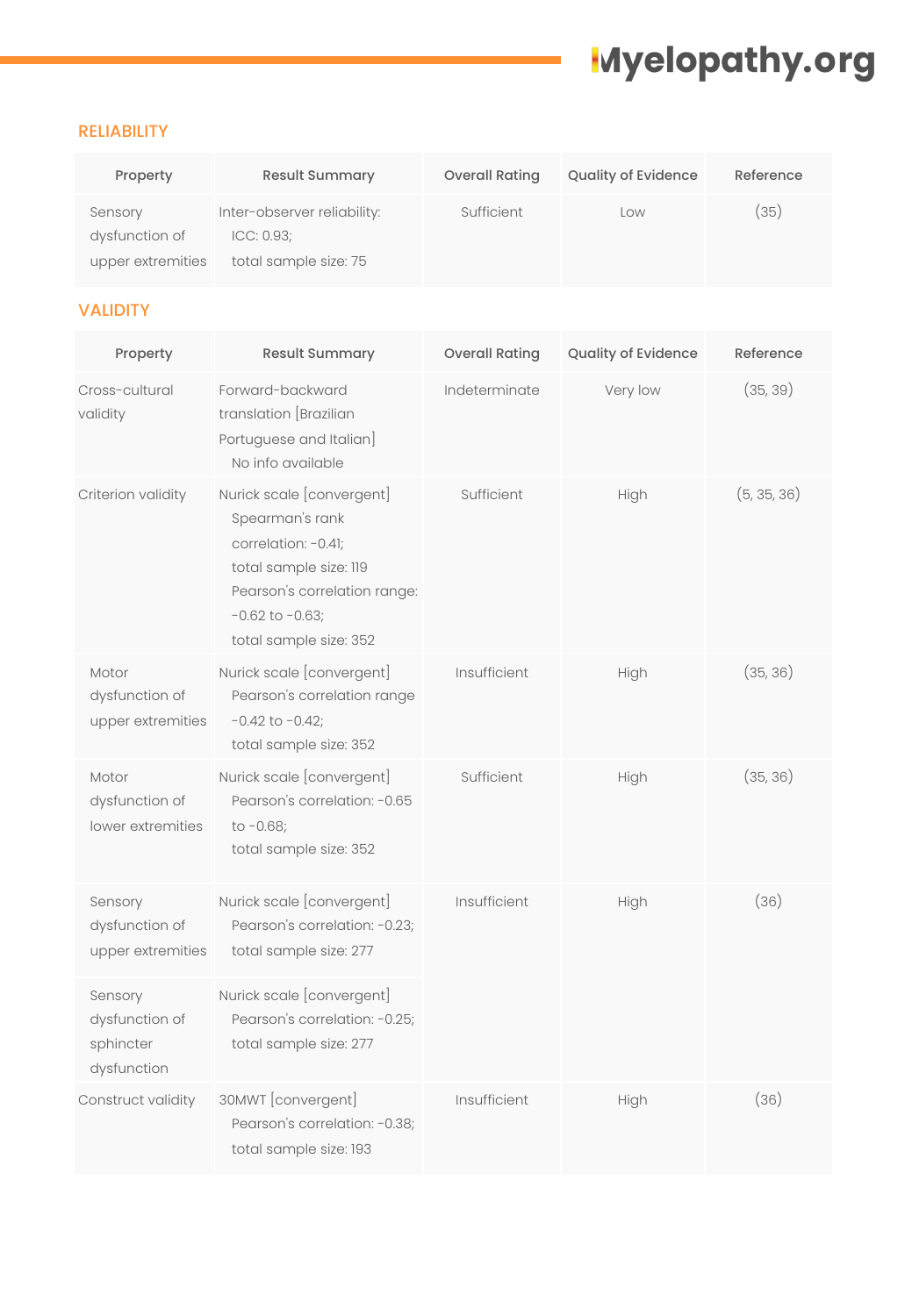#### VALIDITY

| Property                                     | <b>Result Summary</b>                                                                                                                                          | <b>Overall Rating</b> | Quality of Evidence | Reference   |  |
|----------------------------------------------|----------------------------------------------------------------------------------------------------------------------------------------------------------------|-----------------------|---------------------|-------------|--|
| Construct validity                           | JOACMEQ QOL [convergent]<br>Spearman's rank<br>correlation: 0.41;<br>total sample size: 92                                                                     | Insufficient          | Low                 | (8)         |  |
|                                              | $EQ-5D$<br>Spearman's rank<br>correlation: 0.42;<br>total sample size: 119                                                                                     | Insufficient          | High                | (5)         |  |
|                                              | SF-36 PCS<br>Pearson's correlation range:<br>$0.30 - 0.30;$<br>total sample size: 338                                                                          | Sufficient            | High                | (8)         |  |
|                                              | SF-12 PCS<br>Spearman's rank<br>correlation: 0.47;<br>total sample size: 92                                                                                    |                       |                     |             |  |
|                                              | SF-36 MCS<br>Pearson's correlation: 0.25-<br>0.25; total sample size: 338                                                                                      | Sufficient            | High                | (8, 35, 36) |  |
|                                              | SF-12 MCS<br>Spearman's rank<br>correlation: 0.03;<br>total sample size: 92                                                                                    |                       |                     |             |  |
|                                              | <b>NDI</b><br>Spearman's rank<br>correlation: -0.51;<br>total sample size: 92<br>Pearson's correlation range<br>$-0.33$ to $-0.34$ ;<br>total sample size: 336 |                       |                     |             |  |
| Motor<br>dysfunction of<br>lower extremities | 30MWT [convergent]<br>Pearson's correlation: -0.43;<br>total sample size: 193                                                                                  | Insufficient          | High                | (36)        |  |
|                                              | SF-36 PCS<br>Pearson's correlation range:<br>$0.31 - 0.50;$<br>total sample size: 338                                                                          | Sufficient            | High                | (35, 36)    |  |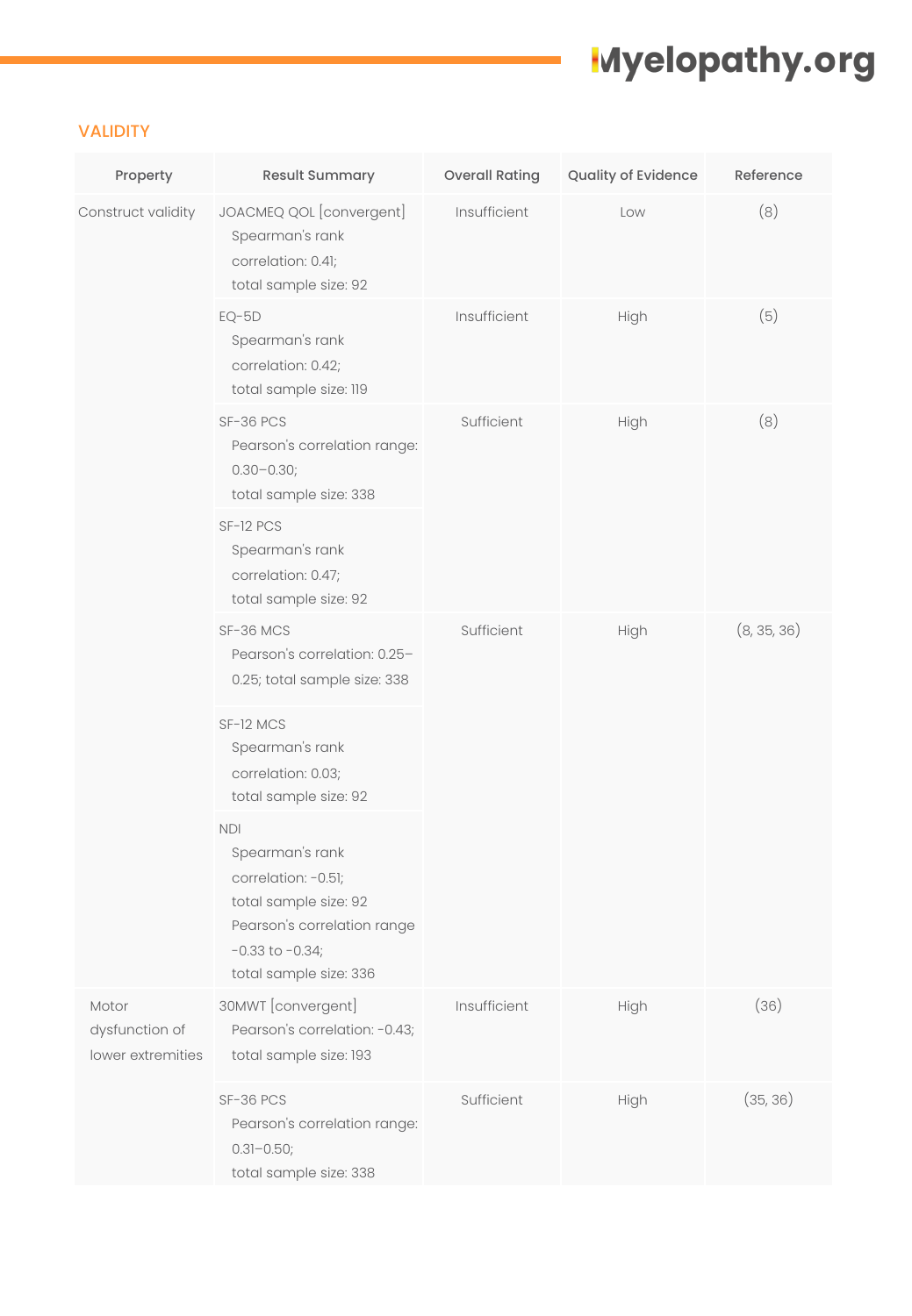### VALIDITY

| Property                                              | <b>Result Summary</b>                                                         | <b>Overall Rating</b> | Quality of Evidence | Reference |
|-------------------------------------------------------|-------------------------------------------------------------------------------|-----------------------|---------------------|-----------|
| Motor<br>dysfunction of<br>lower extremities          | SF-36 MCS<br>Pearson's correlation: 0.21;<br>total sample size: 268           | Sufficient            | High                | (36)      |
|                                                       | <b>NDI</b><br>Pearson's correlation: -0.31;<br>total sample size: 261         |                       |                     |           |
| Motor<br>dysfunction of<br>upper extremities          | 30MWT [convergent]<br>Pearson's correlation: -0.21;<br>total sample size: 193 | Insufficient          | High                | (36)      |
|                                                       | SF-36 PCS<br>Pearson's correlation: 0.22;<br>total sample size: 268           |                       |                     |           |
|                                                       | SF-36 MCS<br>Pearson's correlation: 0.20;<br>total sample size: 268           | Sufficient            | High                | (36)      |
|                                                       | <b>NDI</b><br>Pearson's correlation: -0.24;<br>total sample size: 261         |                       |                     |           |
| Sensory<br>dysfunction of<br>sphincter<br>dysfunction | 30MWT [convergent]<br>Pearson's correlation: -0.23;<br>total sample size: 193 | Insufficient          | High                | (36)      |
|                                                       | SF-36 PCS<br>Pearson's correlation: 0.06;<br>total sample size: 268           | Sufficient            | High                | (36)      |
|                                                       | SF-36 MCS<br>Pearson's correlation: 0.08;<br>total sample size: 268           |                       |                     |           |
|                                                       | <b>NDI</b><br>Pearson's correlation: -0.16;<br>total sample size: 261         |                       |                     |           |
| Sensory<br>dysfunction of<br>upper extremities        | 30MWT [convergent]<br>Pearson's correlation: -0.05;<br>total sample size: 193 | Insufficient          | High                | (36)      |